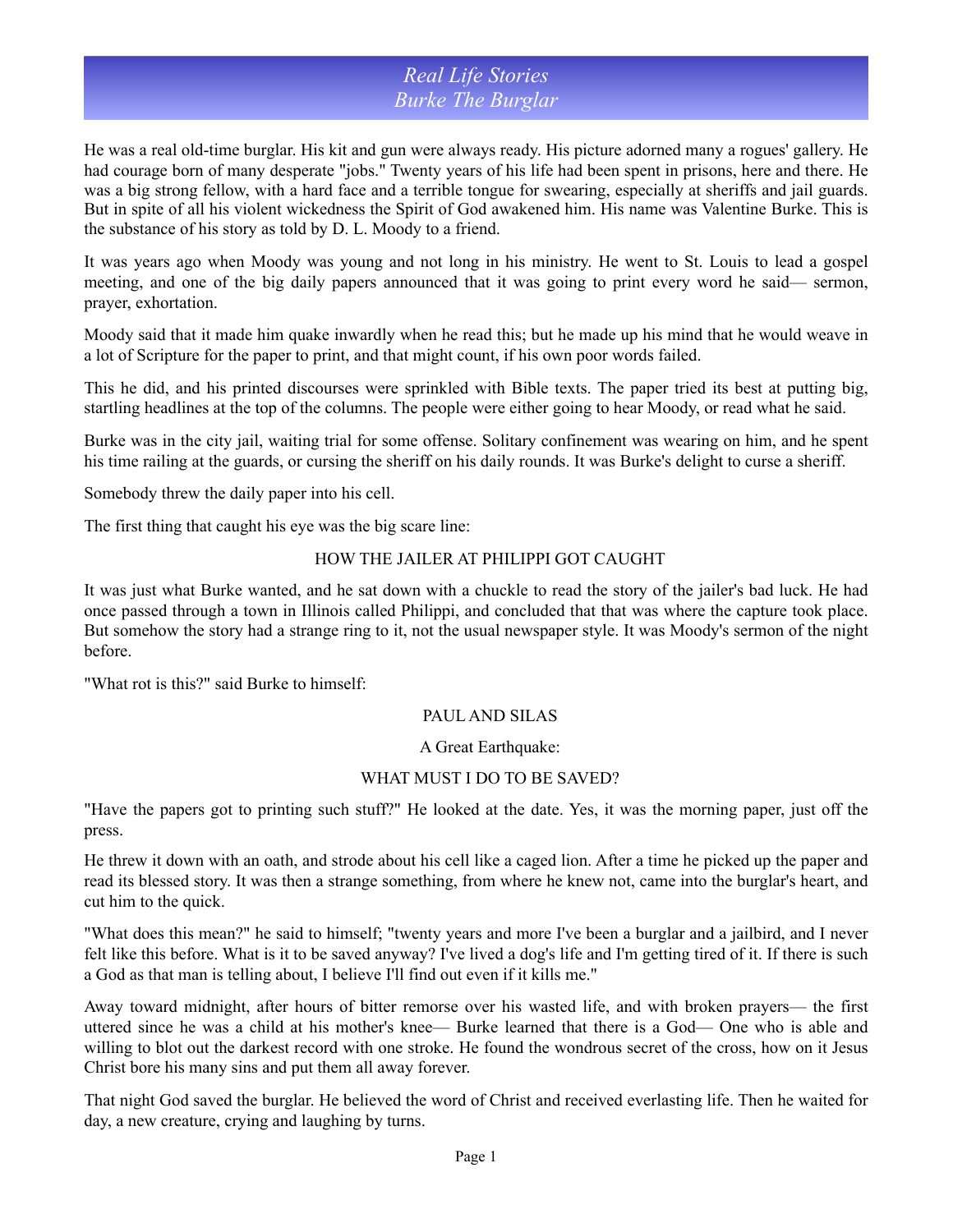# *Real Life Stories Burke The Burglar*

Next morning when the guard came round, Burke had a pleasant word for him, and the man eyed him with wonder. When the sheriff came, Burke greeted him as a friend, and told him how he had been led to Christ by reading Moody's sermon.

"Jim," said the sheriff to the guard, "you had better keep an eye on Burke; he's playing the `pious dodge' and the first chance he gets he'll be out of here."

When the trial came up, through some legal technicality, the case was dismissed and Burke was released.

Friendless in a great city, known only as a daring criminal, for months he lived a life of desperate loneliness and sorrow.

Men read his face when he asked for work and upon its evidence turned him away. But he was brave and sustained by the mighty power of God, he struggled on.

Seeing how his sin-marred face told against him, he asked the Lord "if He couldn't make him a better-looking man, so that he could get an honest job."

And God answered that prayer. For Moody said that a year from that time, when he met Burke in Chicago, he was as fine a looking man as he knew. This was of the Lord, who did it for him in answer to his childlike faith.

After seeking in vain for a long time to find steady work, Burke went to New York, hoping, far from his old haunts, to find peace and honest employment. But he did not succeed, and came back to St. Louis, much discouraged. He was, however, still kept by the God who had found him in the prison cell.

One day there came a message from the sheriff that he was wanted at the courthouse. With a heavy heart he went, "Some old case they've got against me." he said: "but if I'm guilty, I'll tell them so; I've done with lying."

The sheriff greeted him kindly.

"Where have you been Burke?"

"To New York."

"What have you been doing there?"

"Trying to find an honest job."

"Have you kept a good grip on the religion you told me about?"

"Yes," answered Burke, looking him straight in the eye. "I've had a hard time, sheriff, but I haven't lost my faith."

"Burke, I had you shadowed every day you were in New York. I suspected that your religion was a fraud. But I want to say to you that I know you have lived an honest Christian life, and I have sent for you to offer you a deputy-ship under me. You can begin at once."

From that time the tide began to turn. He set his face like a flint. Steadily and with dogged faithfulness Burke went about his duties, until the best men in the city came to know and recognize him. Moody was passing through, and stopped off to meet Burke. He was found in a closed room upstairs in the courthouse, serving as a trusted guard over a bag of diamonds. He sat with the bag of gems in his lap and a gun on the table. There were \$60,000 worth of diamonds in the sack.

"Moody," he said, "see what the grace of God can do for a burglar. Look at this sack of diamonds! The sheriff picked me out of his force to guard it!"

He cried like a child as he picked up the stones.